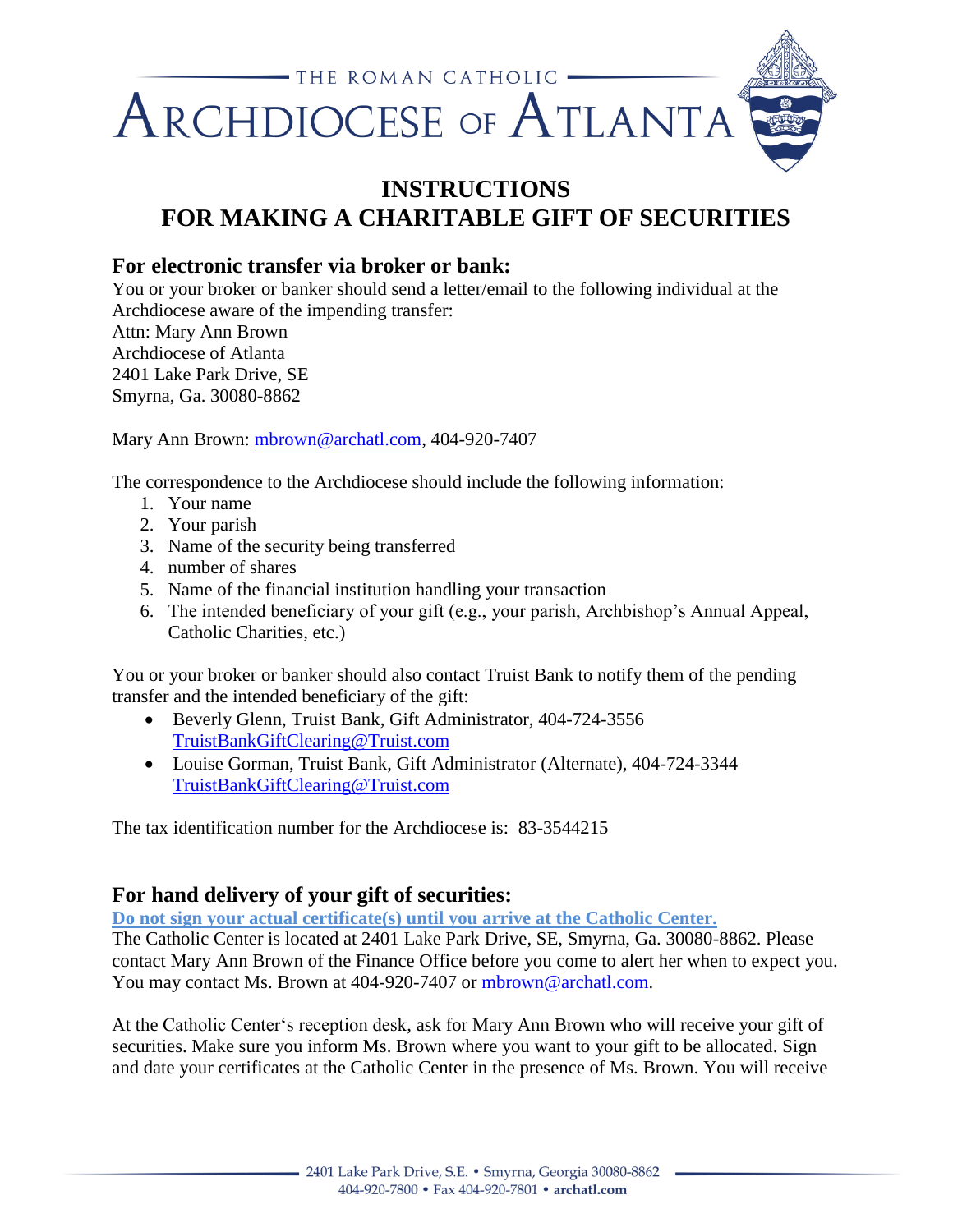a receipt for the delivery of the shares (name of owner listed on the shares; number of shares; and the name and class of stock).

You will receive an acknowledgment letter for the gift within 30 days, detailing the receipt of the number of shares, the stock issuer, the date of the gift, and the [tax-deductible] gift value of your stock, i.e., the median value of your stock on the date of transfer.

## **For the transfer of actual certificates by mail:**

Call the Archdiocese of Atlanta first, 404-920-7407, and ask to speak with Mary Ann Brown, to make her aware of your intentions. Please tell her what you want your gift to be allocated. **Do not sign the actual stock certificates.** Mail the actual certificates, by registered mail or express delivery, requesting a signature as proof of delivery. Mail to: Attn: Mary Ann Brown Archdiocese of Atlanta 2401 Lake Park Drive, SE Smyrna, Ga. 30080-8862

In a separate envelope, also by registered mail or express delivery, mail a signed stock power of authority, to transfer ownership of the stock to the Archdiocese.

You will receive an acknowledgment letter/receipt within 30 days, detailing the receipt of the number of shares, the stock issuer, and the date of the gift (for tax purposes).

**Continued on next page**